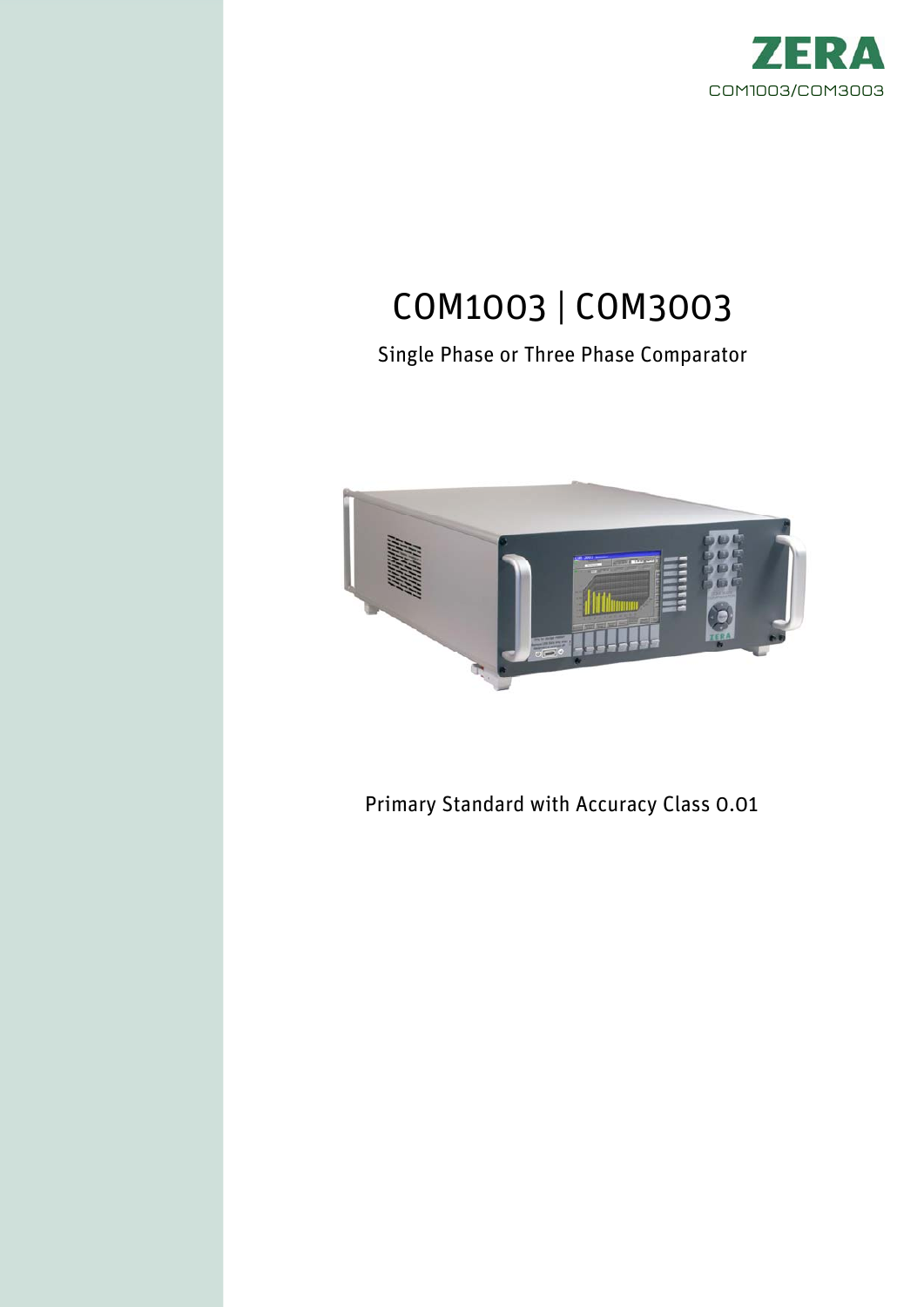

## **The System Concept**

Comparator COM1003/COM3003 is part of the ZERA high precision measuring instrument series. To meet the requirements a single phase COM1003 or a three phase COM3003 is available.

As AC/DC transfer standard comparator serves for testing current and voltage meters as well as single phase or poly phase\* power and energy meter testing systems in metrological institutes, official testing places and other testing fields of energy suppliers or manufacturers of electricity meters.

Via soft keys, 6.4" colour display and integrated user software MT3701 inputs, measurements and visualisations will be performed during the operation. An additional external control including evaluation and report generation is achieved via windows based user software SSM3000 and external Windows PC. \* only COM3003

- High accuracy (class 0.01), independent of measuring mode
- Excellent long-term stability by using of DCcapable current transformers
- Recalibration period by PTB can possibly be set for > 2 years
- RS232 and IEEE 488 interface
- SCPI compatible IEEE488 interface commands
- Automatic measuring range selection
- Only one current input for the complete measuring range
- Direct traceability of measuring accuracy by connection of DC- and frequency standard devices

**Functions** 

**Features** 

The following functions are available via softkeys:

- Actual values
- Vectorial diagram
- Curve diagram
- Harmonic measurement
- Error measurement
- Reference measurement

## **User Software Data management**

Individual functions of the integrated user software are described in the following. Measurement data can be stored on an especially configured USB stick.

For evaluation and reporting of the measurement results data management software MTVis can be used on external PC.



#### 1 USB connection

3 Alphanumeric keypad, Enter and cursor keys



COM3003 with suitcase



- 1 Interface: RS232, Remote control, IEEE, VGA and external keypad
- 2 Scanning head input f. comparative P measurement
- 3 Quartz output for integration time
- 4 Power proportional pulse outputs (2x)
- Pulse inputs for comparative P measurement (1x) 5 1 V and 10 V DC reference input
- 6 Mains supply 115/230 V
- 7 Current and voltage inputs



<sup>2</sup> Softkeys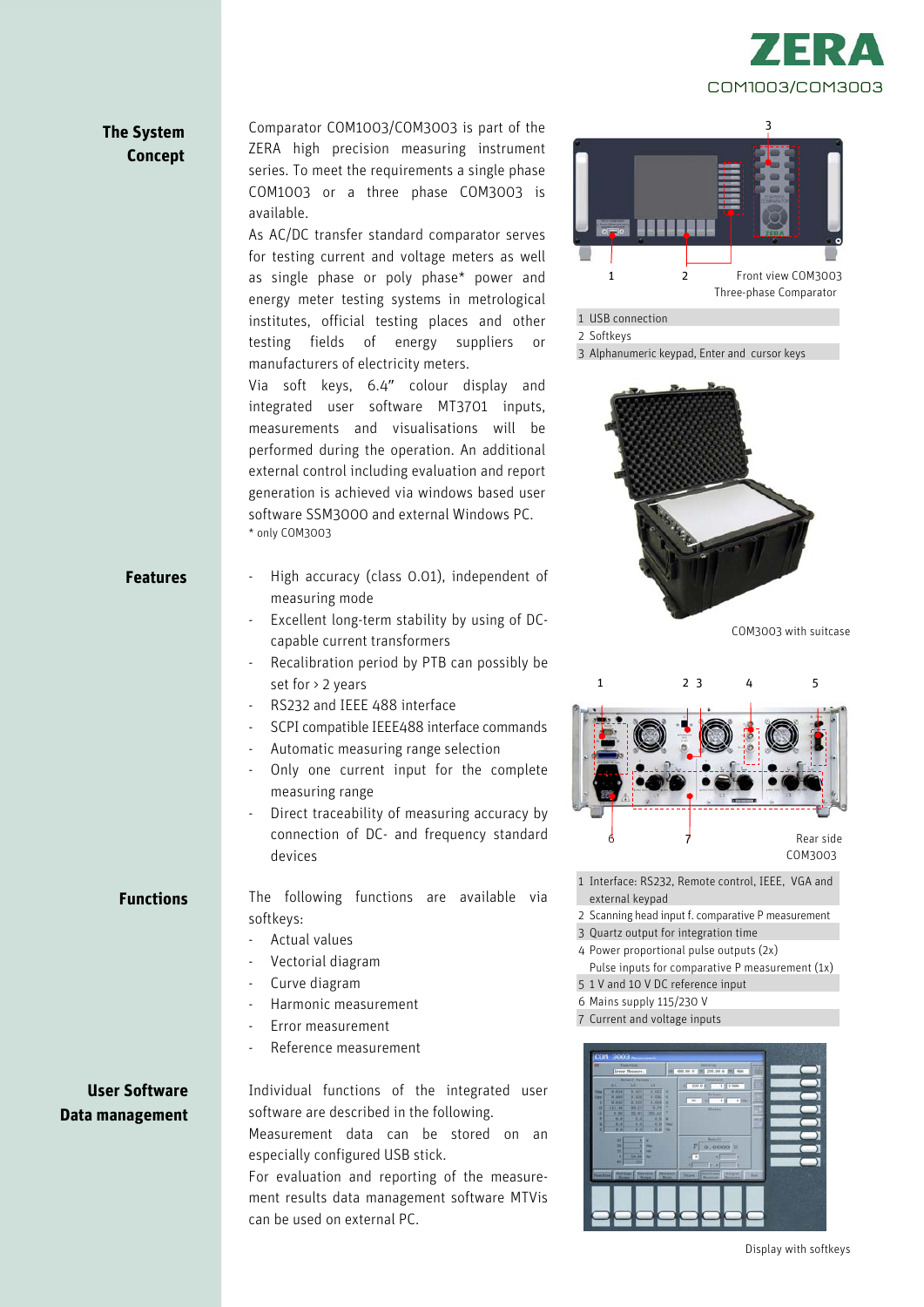

## **Actual Values Measurement**

**Vector Display** 

**Waveform Display** 

**Error Measurement** 

The following system parameters are displayed as averages values over an adjustment integration time:

- RMS values of phase voltages and currents and their DC component
- All angles between currents and voltages calculated from the fundamental components
- Active, reactive and apparent power, per phase or total
- Frequency and direction of rotating field

Actual values can be displayed in table form or as vectorial graphic.

The waveforms of voltage and currents can be measured and displayed. The user can choose between display as curves with indication of individual values and harmonic displaying with

Static and electromechanical power meters as well as all kind of measuring instruments with power proportional frequency output can be

The user can select between scanning head

tested in the menu "Error measurement".

individual distortion values.

input or frequency input.

| Funkt Ion      |          |          |          | Einstellung  |              |           |                |                |   |
|----------------|----------|----------|----------|--------------|--------------|-----------|----------------|----------------|---|
|                |          | Istuerte |          | UB           | 240.00 U     | 581       | 5.00A          | $ ma $ 41.-40  |   |
| Eivenlungte    |          |          |          |              | Summerssorte |           |                |                |   |
|                | L1       | 1.2      | L3       |              |              | <b>XP</b> | 2971.36        | $\overline{u}$ |   |
| <b>Liyes</b>   | 229.604  | 229.512  | 229.565  | $\mathbf{u}$ |              | 30        | 1741.73        | <b>MAY</b>     |   |
| Upp            | 396.264  | 398,280  | 398,277  | U            |              | $\Sigma$  | 3444.21        | <b>Un</b>      |   |
| <b>MI</b>      | 0.06     | 0.08     | 0.05     | 9            |              | yà.       | 0.8731         |                |   |
| Unc.           | $-0.242$ | 0.015    | $-0.143$ | $\mathbf{u}$ |              | F         | 70.09          | Hw             |   |
| т              | 5010.56  | 5001.00  | 4991.82  | mA           |              | DF.       | 132            |                |   |
| 3 <sup>c</sup> | 0.06     | 0.12     | 0.001    | k.           |              |           |                |                |   |
| Inc.           | $-9.07$  | 12.06    | 4.81     | mh           | Zusatzkanäle |           |                |                |   |
| AB             | 0.00     | 119.33   | 239.69   |              |              | Betrag    |                | <b>Winkel</b>  |   |
| $\angle 1$     | 30,66    | 150.19   | 269.30   |              | AUKI         | 9.9900    | $\upsilon$     | 270.00         | ٠ |
| 431            | 30.66    | 30.06    | 29.62    |              | <b>AUK2</b>  | 9.9992    | $\overline{a}$ | 39.24          | ۰ |
| $\lambda$      | 0.0602   | 0.0505   | 0.0694   |              | AUK3         | 50.0016   | $\sigma$       | 60.64          | ۰ |
| P              | 989.62   | 985.49   | 996.24   | $\mathbf{u}$ | <b>AURA</b>  | 20.0034   | mA             | 269.69         | ۰ |
| $\Omega$       | S86.66   | 588.77   | 566.30   | <b>VAP</b>   | <b>AUSS</b>  | 20.0430   | mA             | 100.29         | ٠ |
| s              | 1150.45  | 1147.97  | 1145.95  | UA           | <b>AUN6</b>  | 20.0458   | <b>BĤ</b>      | 120.78         | ٠ |
|                |          |          |          |              |              |           |                |                |   |







**Harmonic Measurement** 

Harmonic spectrum measurement in voltage and current up to the  $40<sup>th</sup>$  THD conforming to EN50160. The harmonic spectrum can be displayed in a chart or in a diagram. All measured harmonic values can be stored according to the customer information data on USB stick. The system has also the ability to scan the measured harmonic by using a cursor and to display the scanned values referring to the cursor position on the screen.